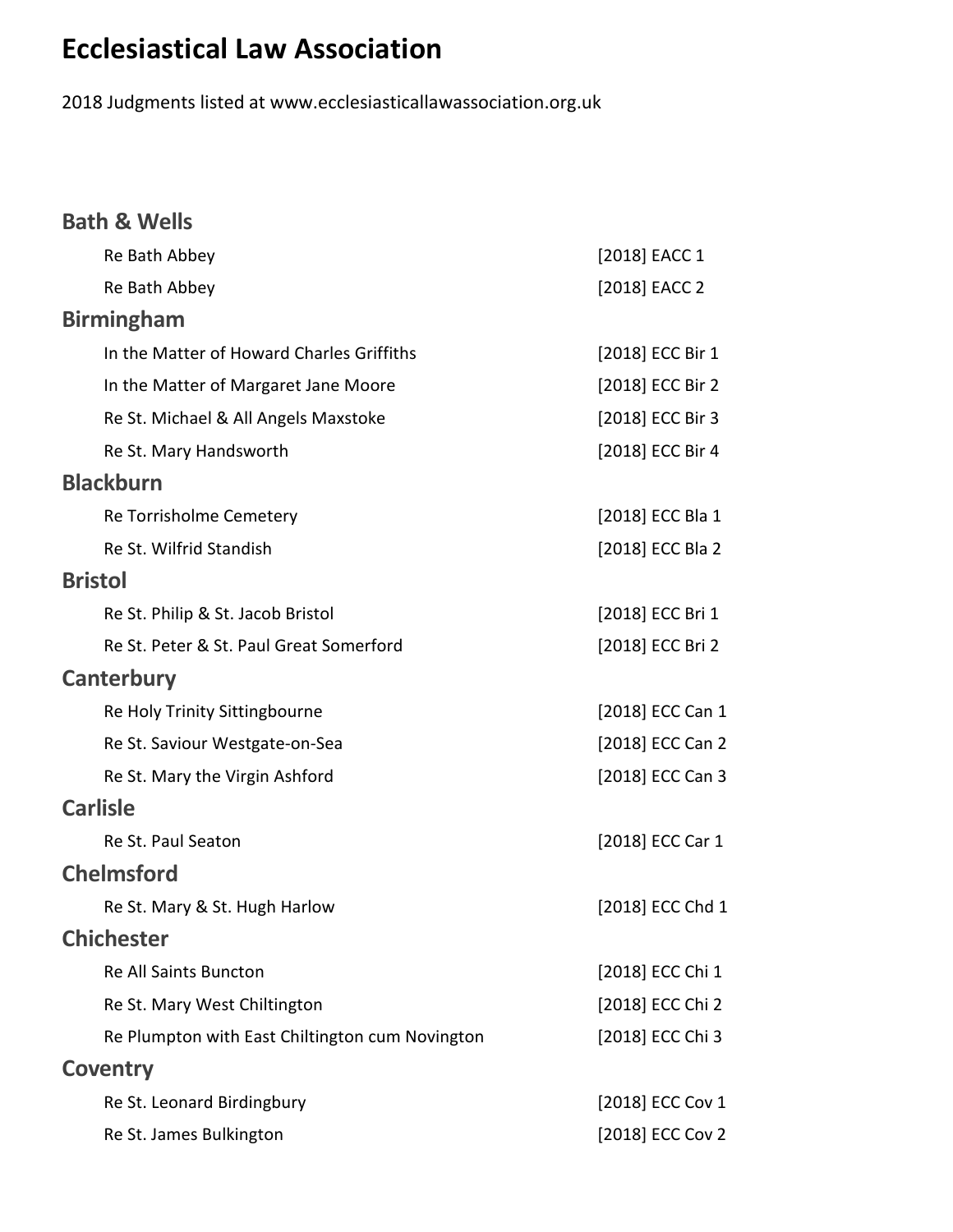|            | Re Holy Trinity Long Itchington             | [2018] ECC Cov 3  |
|------------|---------------------------------------------|-------------------|
|            | Re St. Peter & St. Paul Winderton           | [2018] ECC Cov 4  |
|            | Re All Saints Harbury                       | [2018] ECC Cov 5  |
|            | Re St. Andrew Eastern Green                 | [2018] ECC Cov 6  |
|            | Re All Saints Allesley                      | [2018] ECC Cov 7  |
|            | Re St. James Bulkington                     | [2018] ECC Cov 8  |
|            | Re St. John the Baptist Hillmorton          | [2018] ECC Cov 9  |
|            | Re All Saints Allesley                      | [2018] ECC Cov 10 |
|            | Re Holy Trinity Arrow                       | [2018] ECC Cov 11 |
|            | <b>Derby</b>                                |                   |
|            | Re All Saints Findern                       | [2018] ECC Der 1  |
|            | Re St. Giles Killamarsh                     | [2018] ECC Der 2  |
|            | Re St. John the Baptist Bamford and Derwent | [2018] ECC Der 3  |
|            | Re St. Michael Breaston                     | [2018] ECC Der 4  |
|            | <b>Durham</b>                               |                   |
|            | Re Grangetown Cemetery                      | [2018] ECC Dur 1  |
|            | Re St. Andrew Haughton-le-Skerne            | [2018] ECC Dur 2  |
| <b>Ely</b> |                                             |                   |
|            | Re St. Peter & St. Paul Bassingbourn        | [2018] ECC Ely 1  |
|            | <b>Gloucester</b>                           |                   |
|            | Re St. Philip and St. James Leckhampton     | [2018] ECC Glo 1  |
|            | Re Mariners' Church Gloucester              | [2018] ECC Glo 2  |
|            | <b>Leeds</b>                                |                   |
|            | Re St. Luke Middlestown                     | [2018] ECC Lee 1  |
|            | Re The Venerable Bede Wyther                | [2018] ECC Lee 3  |
|            | <b>Leicester</b>                            |                   |
|            | Re All Saints Pickwell                      | [2018] ECC Lei 3  |
|            | <b>Lichfield</b>                            |                   |
|            | Re St. Nicholas Codsall                     | [2018] ECC Lic 1  |
|            | Re Stile Cop Cemetery                       | [2018] ECC Lic 2  |
|            | Re St. Lawrence Gnosall                     | [2018] ECC Lic 3  |
|            | Re St. James the Less Fradswell             | [2018] ECC Lic 4  |
|            | Re A Churchyard                             | [2018] ECC Lic 5  |
|            | Re St. Michael & All Angels Horton          | [2018] ECC Lic 6  |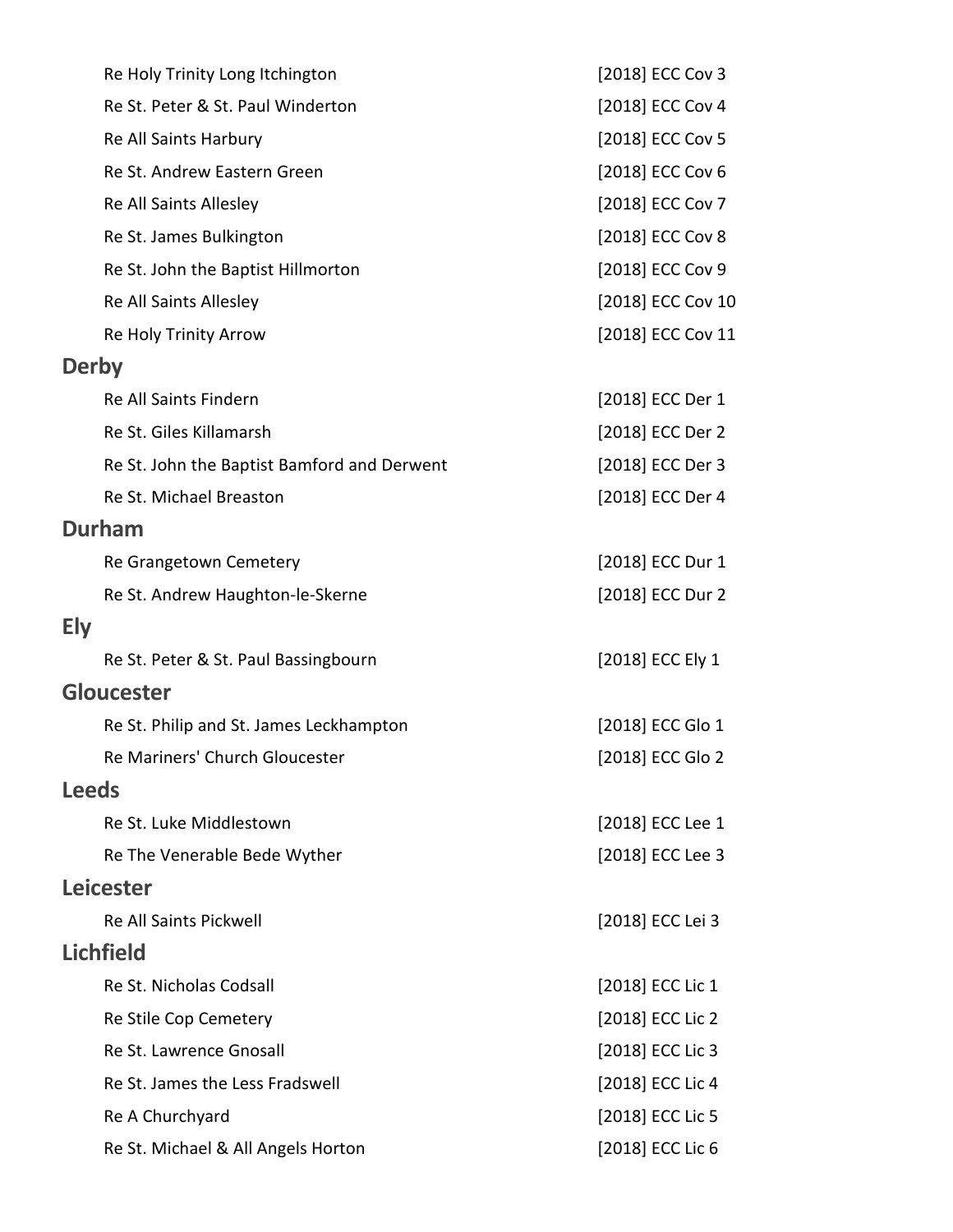| Re the Cremated Remains of AA                   | [2018] ECC Lic 7 |
|-------------------------------------------------|------------------|
| Lincoln                                         |                  |
| Re St. James Louth                              | [2018] ECC Lin 1 |
| Re All Saints Branston                          | [2018] ECC Lin 2 |
| Re All Saints Barrowby                          | [2018] ECC Lin 3 |
| Re St. Vedast Tathwell                          | [2018] ECC Lin 4 |
| London                                          |                  |
| Re St. Simon Zelotes Upper Chelsea              | [2018] ECC Lon 1 |
| <b>Manchester</b>                               |                  |
| Re St. John the Baptist Heaton Mersey           | [2018] ECC Man 1 |
| Re St. Chad Saddleworth                         | [2018] ECC Man 2 |
| <b>Newcastle</b>                                |                  |
| In the Matter of Sydney Clement Levy (Deceased) | [2018] ECC New 1 |
| Re St. Aidan Bamburgh                           | [2018] ECC New 2 |
| Re All Saints Rothbury                          | [2018] ECC New 3 |
| Re St. John's Cemetery Elswick                  | [2018] ECC New 4 |
| <b>Oxford</b>                                   |                  |
| Re Holy Trinity Headington Quarry               | [2018] ECC Oxf 1 |
| Re Our Lady of Bloxham                          | [2018] ECC Oxf 2 |
| Re Holy Trinity Drayton Parslow                 | [2018] ECC Oxf 3 |
| Peterborough                                    |                  |
| Re St. Denys Ravensthorpe                       | [2018] ECC Pet 1 |
| <b>Portsmouth</b>                               |                  |
| Re St. Mary Droxford                            | [2018] ECC Por 1 |
| Re St. Catherine Ventnor                        | [2018] ECC Por 2 |
| Re St. Wilfred Portsea                          | [2018] ECC Por 3 |
| <b>Rochester</b>                                |                  |
| Re The Holy Redeemer Lamorbey                   | [2018] ECC Roc 1 |
| Re St. Augustine Slade Green                    | [2018] ECC Roc 2 |
| <b>Sheffield</b>                                |                  |
| In the Matter of David Ernest Newton            | [2018] ECC She 1 |
| Re St. Jude Hexthorpe                           | [2018] ECC She 2 |
| Re St. Alban Wickersley                         | [2019] ECC She 3 |
| Re Christ Church Fulwood                        | [2018] ECC She 4 |